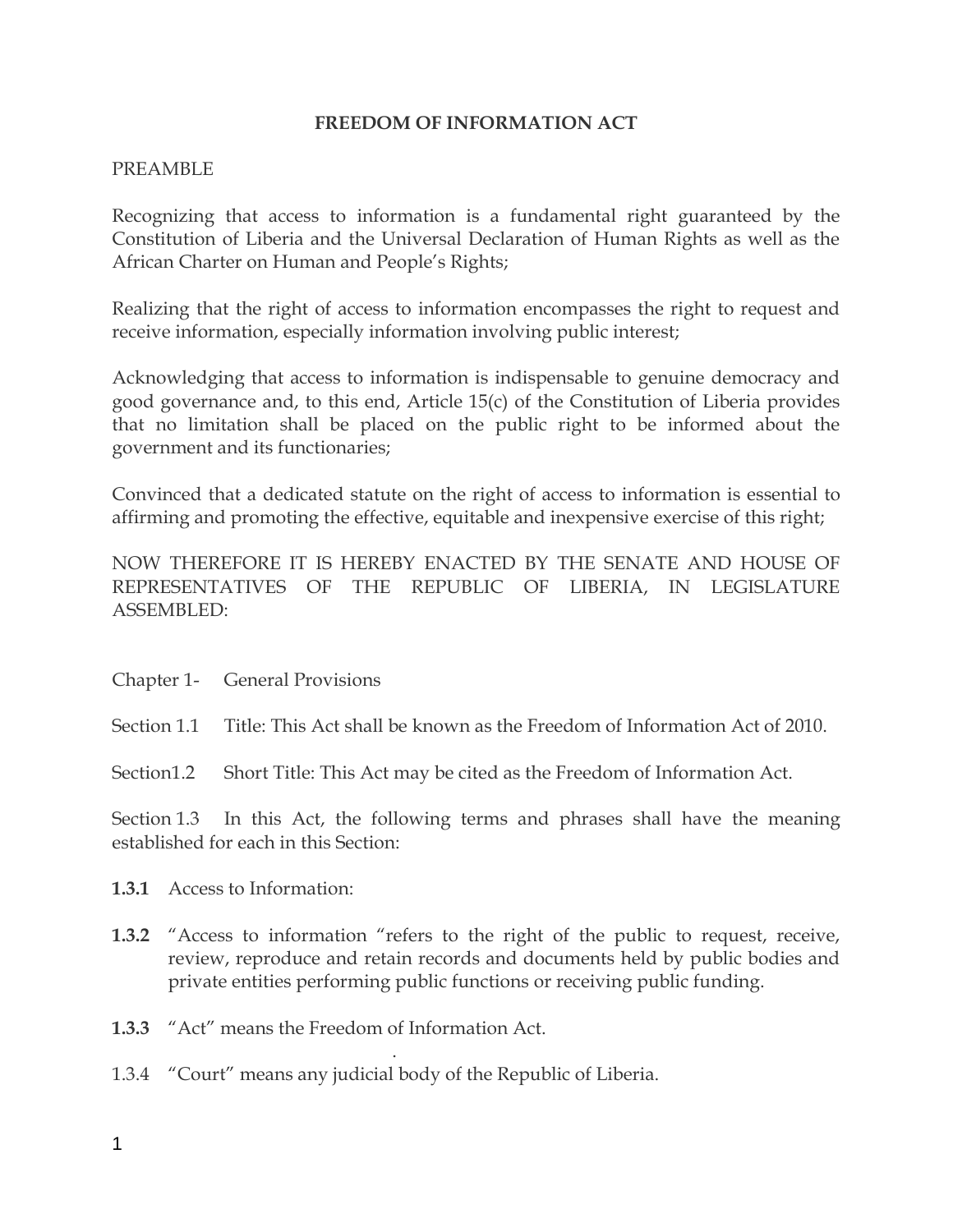1.3.5 "Documents" means any retrievable or reviewable record, which may be written, printed, audio, visual or electronic.

1.3.6 "Independent Human Rights Commission" means the autonomous commission established by an Act of the legislature, which shall have oversight responsibility for the effective implementation of this Act

- **1.3.4** "Person" means any individual, partnership, corporation, joint venture, trust, estate, un-incorporated entity, government or any juridical entity.
- **1.3.5** "Private Bodies" include any entity, business or otherwise, owned by private persons.
- **1.3.6** "Public Authorities" means any agency, ministry, or institution of the Government of Liberia or person acting on behalf of such agency, ministry or institution;
- 1.3.7 "Public Bodies" refer to all agencies, entities, corporations, bodies and other institutions owned, wholly or substantially by the Government of Liberia.
- 1.3.8 "Public Function" refers to any act normally carried out by the Government or any of its agencies, ministries and institutions.
- 1.3.9 Public Services" means services rendered for or to the general public at cost or on gratis, and includes sanitation, health, transportation, banking, education, broadcasting and telecommunications, etc.

1.3.11 "Publication Scheme" means publication by public authority providing detailed information to the public on the nature and activities of that authority and information it publishes.

1.3.12 "Public Record" means a record, manual rule book, regulation, or other documents produced or received by, being used or having been used by, possessed by or under the control of a public authority, whether in written form or recorded or stored in electronic form or in any other device.

1.3.13 "Requester" means an applicant or person who requests access to a document or information.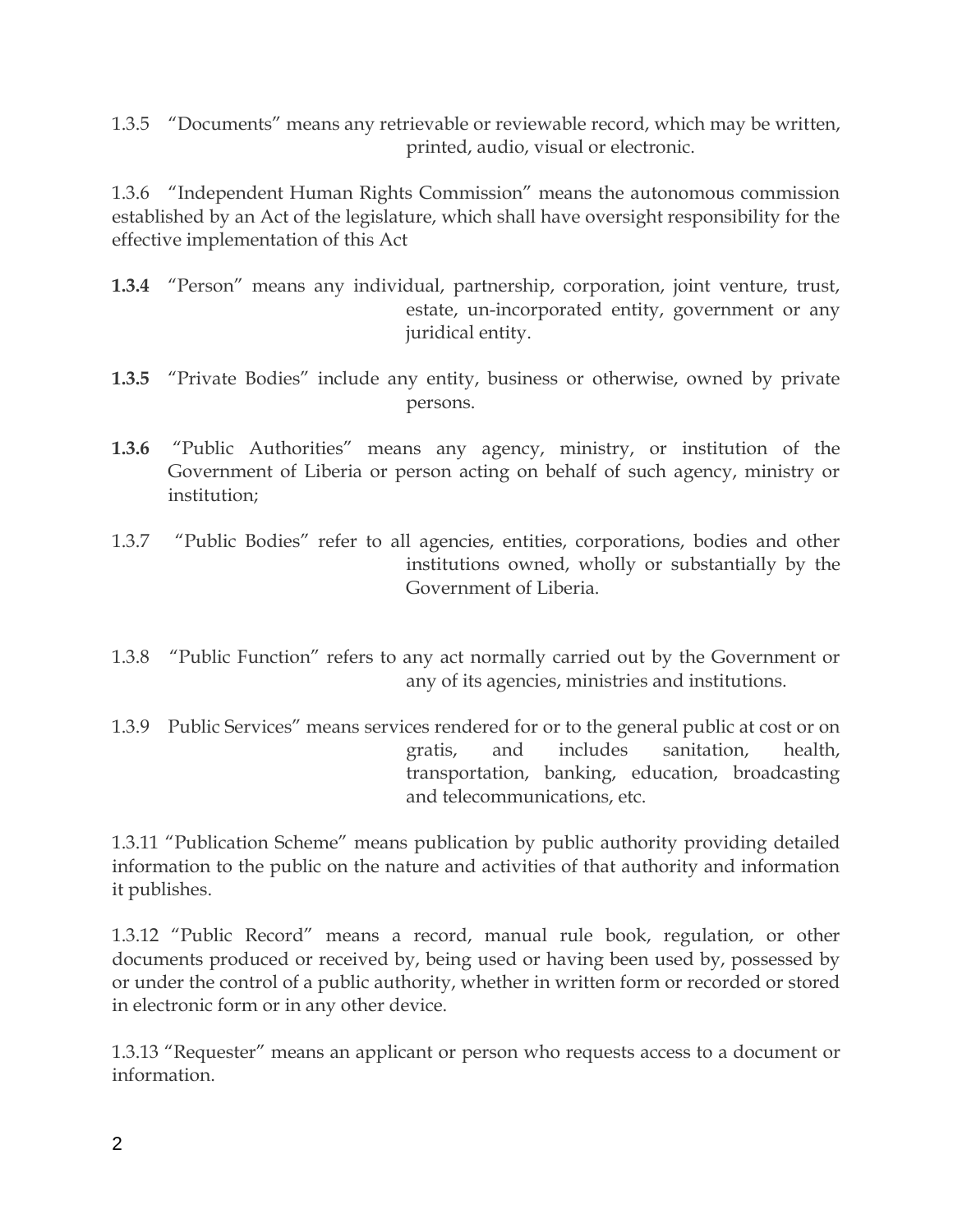Section 1.4 Principles: This Act is based on the following principles, which shall govern the construction, exercise, and protection of the right of access to information:

- a. Public bodies hold information not for themselves but as agents of the public and custodians of the public good;
- b. Everyone has a right of access to information generated, received and or held by public bodies, subject only to such limitations as are necessary and narrowly established for reason of an equally or more compelling public interest;
- c. The right of access to information includes both (1) a right to request and receive information, and (2) an obligation on the part of public bodies and officials to disseminate essential information that the public would generally want to know, including their core functions and key activities;
- d. The right of access to information applies to private entities that receive public resources and benefits, engage in public functions, and or provide public services, particularly in respect of information relating to the public resources, benefits, functions or services;
- e. The right to information is independent of a personal interest in the information, and there is no need whatsoever for a person requesting information to provide a reason or justification for his or her request.

Section 1.5 The objects of this Act are:

- a. To promote effective, equitable and inexpensive exercise of the right of access to information;
- b. To establish clear and concise procedures for requesting and providing of information held by (i) public bodies and (ii) private bodies receiving public benefits or performing public functions or providing public service.
- c. To establish and provide for the exercise of a right to appeal any decision denying a request for information or infringing on the right of access to information; and
- d. To provide appropriate penalties and other sanctions for wrongful failure to keep and or provide information.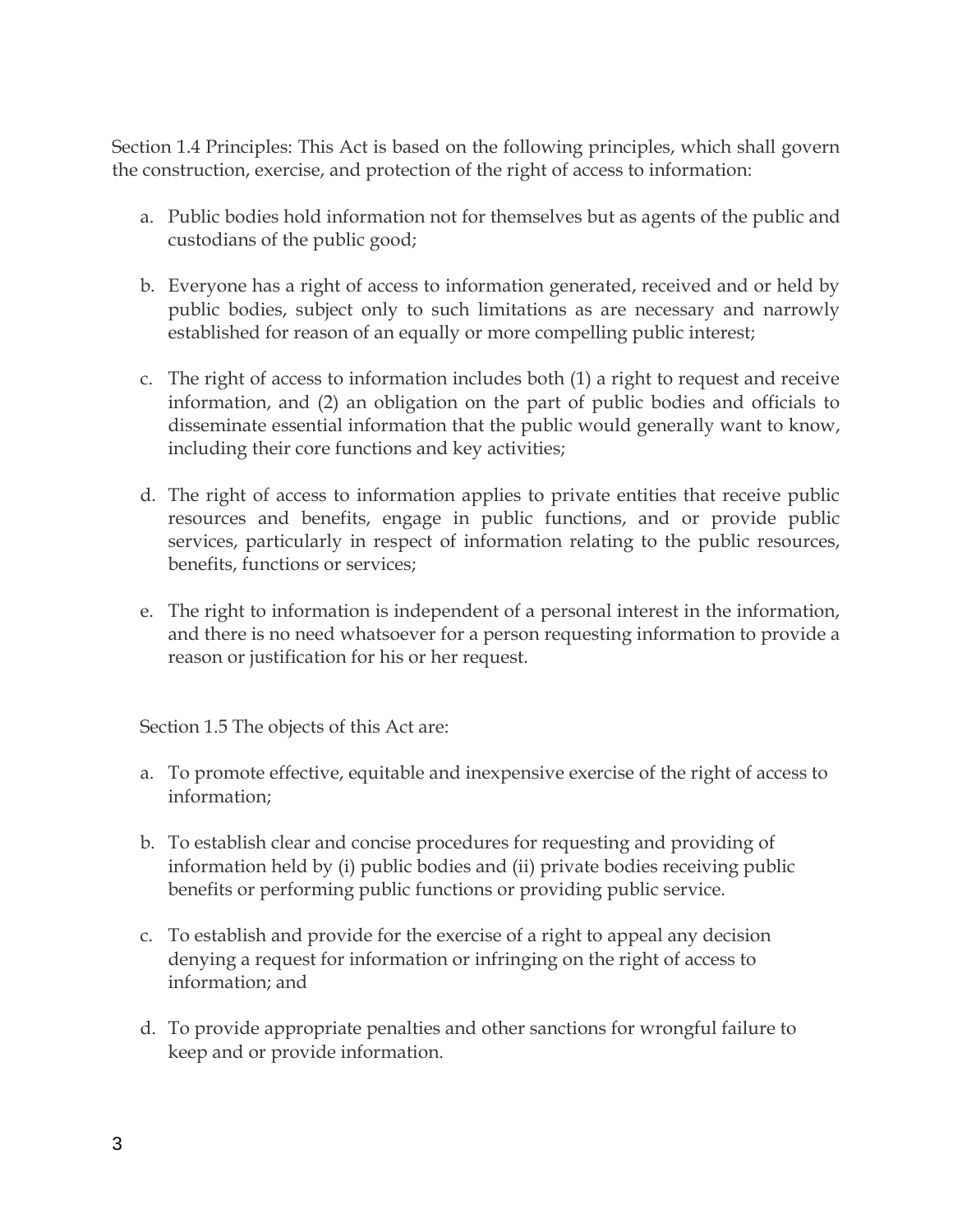Section 1.6 Scope of Act: This Act shall apply to and cover:

- a. All public authorities and bodies at all branches and levels of the Government, including but not limited to ministries, bureau, departments, autonomous agencies, public corporations, commissions, committees, sub-committees, boards, military and paramilitary institutions, and any other related bodies supported in whole or in part by public resources;
- b. All private bodies performing public functions and or providing public services, including academic institutions, hospitals and other health service providers; telecommunications operators, banking institutions, and similar entities;
- c. All private bodies that receive public funds or benefits of whatever nature; and

Section 1.7 Primacy of Act: Save for the Constitution, this Act is and shall be the primary law governing the right of access to information, including all matters related to request for and provision of information in Liberia. No administrative action, order or regulation contrary to, inconsistent with, or in derogation of this Act shall issue or be effective in Liberia, and this Act shall prevail over any and all subsequent inconsistent statutes, except a subsequent statute that specifically amends or repeals it.

# Chapter 2.0 Publication of Certain Information

Section 2.1 Requirement of a Publication Scheme: Every public authority or body shall establish, maintain, and regularly update a widely accessible and user-friendly publication scheme whereby the public authority or public body automatically provides detailed information regarding its core functions, nature of its activities and operations, and the information it possesses.

Section 2.2 Contents of Publication Scheme: The publication scheme shall, at a minimum, contain:

- a. The full name, designation, functions and contact details of the Information officer appointed and maintained by the Authority in keeping with Section 5. Of this Act;
- b. Clear statement that (1) describes the nature, organization, functions and powers of the public authority concerned, (2) explains its decision-making processes, and (3) discloses agreement(s) and or arrangement(s), if any, that it has with third parties relative to the discharge of its functions;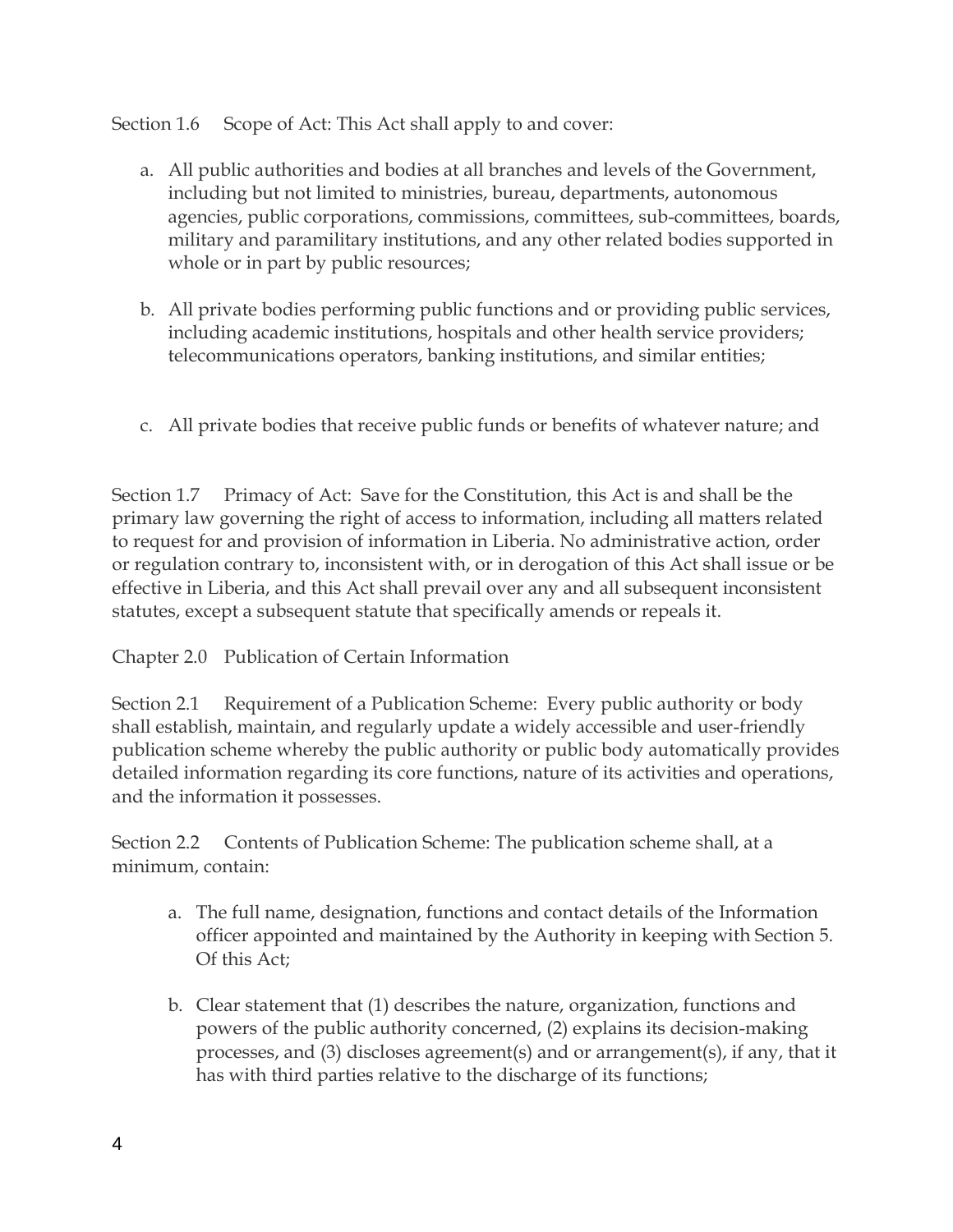- c. A fair description of the types and categories of documents and information held by the public authority, the location of the documents, and a clear statement of the public right to review, request, receive and retain copies of any of such documents or information; and
- d. Such procedures, as are not inconsistent with this Act, which may be followed to access, review, copy, receive and retain the whole or any portion of the documents or information.

Section 2.3 Access to Publication Scheme: The publication scheme of every public authority or body shall be widely accessible, and the hard and or soft copies of the scheme shall be available at the offices of the authority and at other reasonable public places.

Section 2.5 Automatic Publication: Without prejudice to the general publication scheme established in this Act, every public authority is obliged to publish, and maintained published, certain key classes of documents/information as soon as they are generated or received by the authority, irrespective of whether a request has been made or not made for them.

Section 2.6 Documents subject to Automatic Publication: The classes of documents to be automatically published by every public authority shall include: (1) the enabling legislation of the agency or authority; (2) its existing policies, procedures and rules; (3) its budgets; (4) the financial accounts of the agency/authority; (5) Material contracts; (6) Organizational chart, including lines of reporting; (7) Procedures for appealing decisions of the authority or its officers; and (8) such other information that would enable the public to deal with the authority and or monitors its performance.

Chapter 3 Procedures for Making and Responding to Request for Information

Section 3.1 Accessibility of Information: All public information held by public bodies and those held by private entities in respect of public funding received or public services provided shall be accessible, and may be inspected, requested, provided, reproduced and retained as provided in this Act.

Section 3.2 Request for Information: Every person, irrespective of their nationality or residence, may request, receive, reproduce and retain any information held by (1) a public authority or (2) private entity that receives public funds or engage in public functions or provision of public service; provided that in respect of private entities, the information shall relate to the public funds, benefit, functions or service.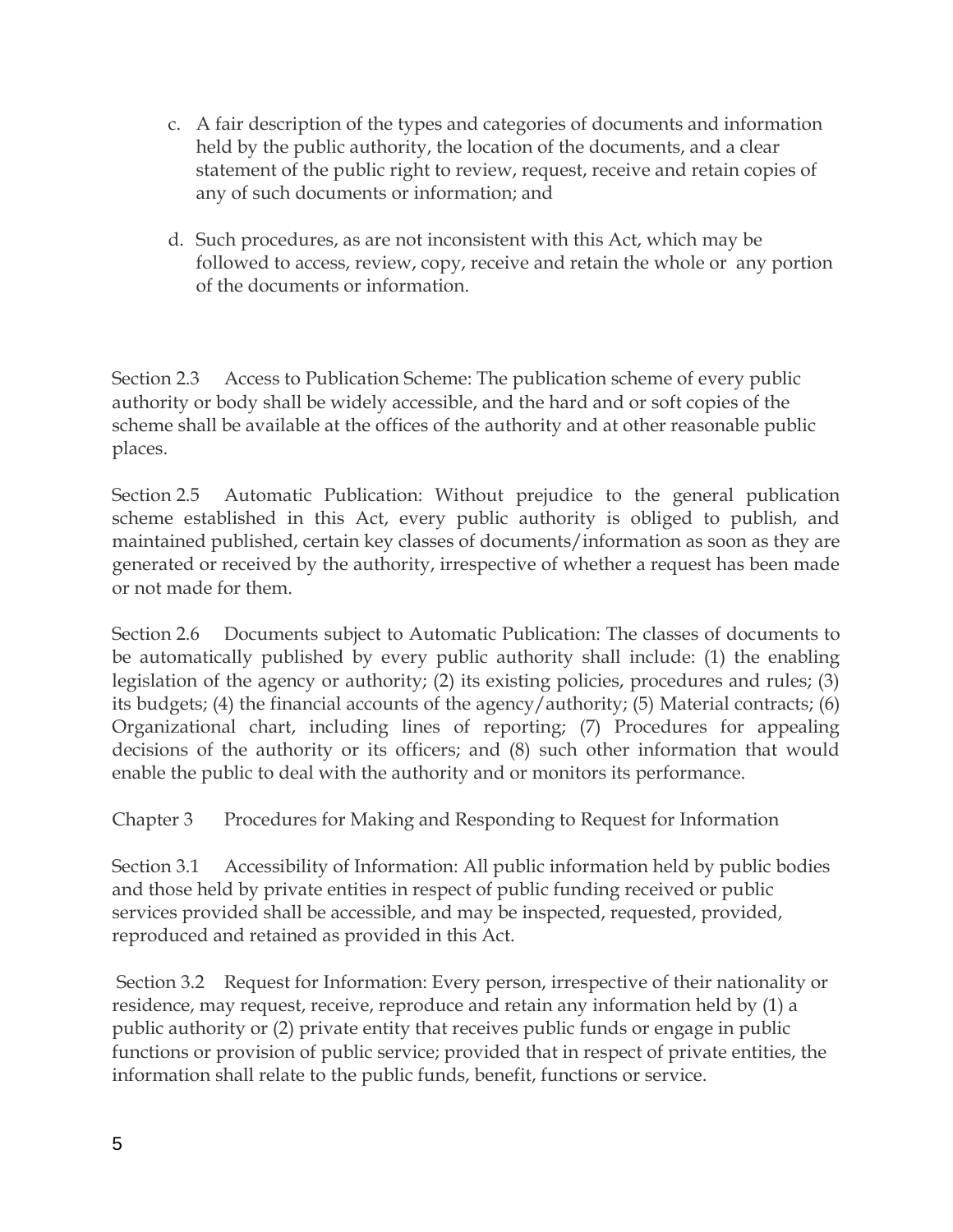Section 3.3 Description of information Requested: Every request shall describe the information requested with reasonable details that would enable the public authority or private entity easily identify the information. Additional specification of the information may be provided by the requester by any means and at any time, including in responses to questions from personnel of the authority or entity.

Section 3.4 Form of Request: Request for information may be filed in writing, by electronic mail, or orally in person, or by any alternative means.

Section 3.5 Reason for Request: The right to request information is independent of personal interest in the information, and no one shall be asked or required to provide a justification or reason for requesting any information.

Section 3.6 Designation of at least one personnel / staff: Every public authority and private entity to which this Act applies shall appoint, maintain and duly support at least one designated personnel/staff whose overall responsibility shall be to receive requests for information held by the authority or entity and coordinate the response(s) of the authority or entity to all such requests. The designated personnel / staff shall serve as the primary contact of the authority or agency with the public relative to request for and provision of information, and his responsibilities shall include promoting best practices in record maintenance, storage, and management, and assisting members of the public, especially illiterate and other physically challenged persons, to file requests for information.

Section 3.7 Prompt Response to Information Request: Every public authority and private entity shall promptly respond to all requests for information it receives, be it by post, e-mail, or hand delivery.

Section 3.8 Documentary acknowledgement of Request: Upon the receipt of every request, a public authority or private entity shall acknowledge the request in writing and advise the requester of the maximum number of days it shall take to respond to the request.

Section 3.9 Maximum period for responding to Requests: Every public authority and private entity shall respond to every request for information within thirty (30) calendar days; provided that this period shall be extended once upon showing of a reasonable cause.

Section 3.10 Response to request defined: A response to a request for information may consist of one of the followings: (1) timely provision of the requested information; (2) denial of the request; (3) transfer of the request.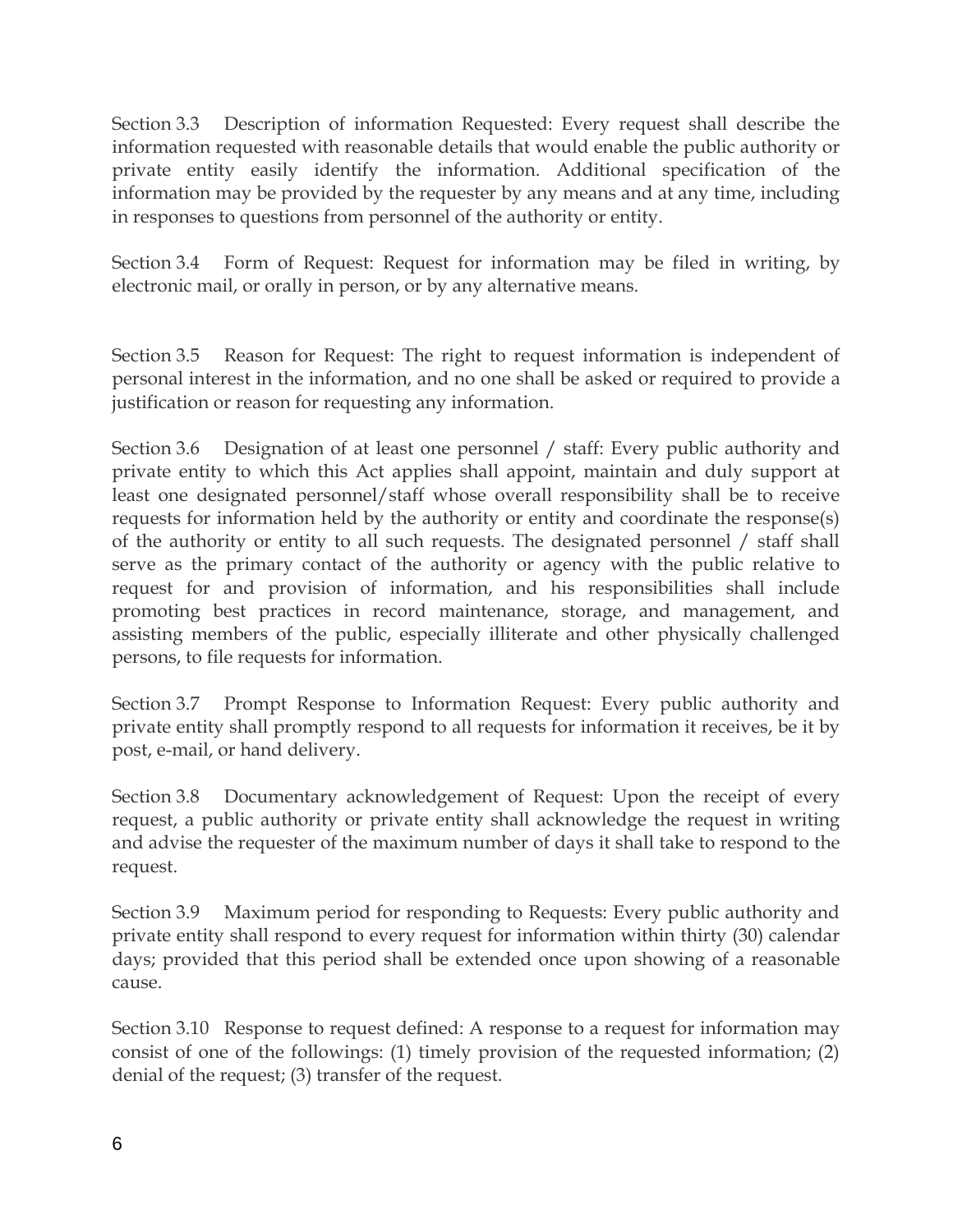Section 3.11 Provision of Requested information: The search for and provision of requested information shall be done free of charge to the requester, but a public entity may charge such amount as is necessary to cover actual cost of photocopying, transcribing, scanning or other forms of reproduction.

Section 3.12 Denial of Requests: A request for information, including to inspect, review or reproduce the information, may be lawfully denied only if it is within one of the exemptions provided in Chapter 4 of this Act. A denial of a request and the reason thereof shall be in writing and served the requester no later than 30 calendar days as of the receipt of the request.

Section 3.13 Transfer of Requests: In the event a public authority or private entity receives a request relating to information not held by the authority or entity, such authority or entity shall, with notice to the requester, automatically transfer the request to the public authority or private entity known or believed to hold the requested information.

A transfer of request shall be made no later than fifteen (15) days after receipt of the request and with prompt notice served the requester.

Section 3.14 Further Transfer of Requests: Where a request for information is transferred to a wrong public authority or private entity, the public authority or entity to which the request was erroneously transferred may, with notice to the requester, further transfer the request to another public authority or entity known or reasonably believed to be the holder of the information. A further transfer shall be made no later than ten (10) working days after receipt. There shall be only one further transfer, and in making the one further transfer, the original recipient of the request and the authority or entity making the further transfer have the obligations to consult and make all efforts to identify the proper holder of the information so as not to cause further delay in responding to the request.

## Chapter 4.0 Exemptions

Section 4.1 Exhaustive List of Exempted Documents: Subject to the provisions of Section 4.8, a document, information or record is exempted from disclosure ONLY if it falls in or under one or more of categories of exempted documents listed in this Chapter.

Section 4.2 Information Relating to National Defence, Security and International Relations: A document or record is exempted from disclosure or public access if its disclosure would cause injury or substantial harm to the security, defence or international relations of the Republic of Liberia or would divulge any information or matter communicated in confidence by or on behalf of another country to the Government.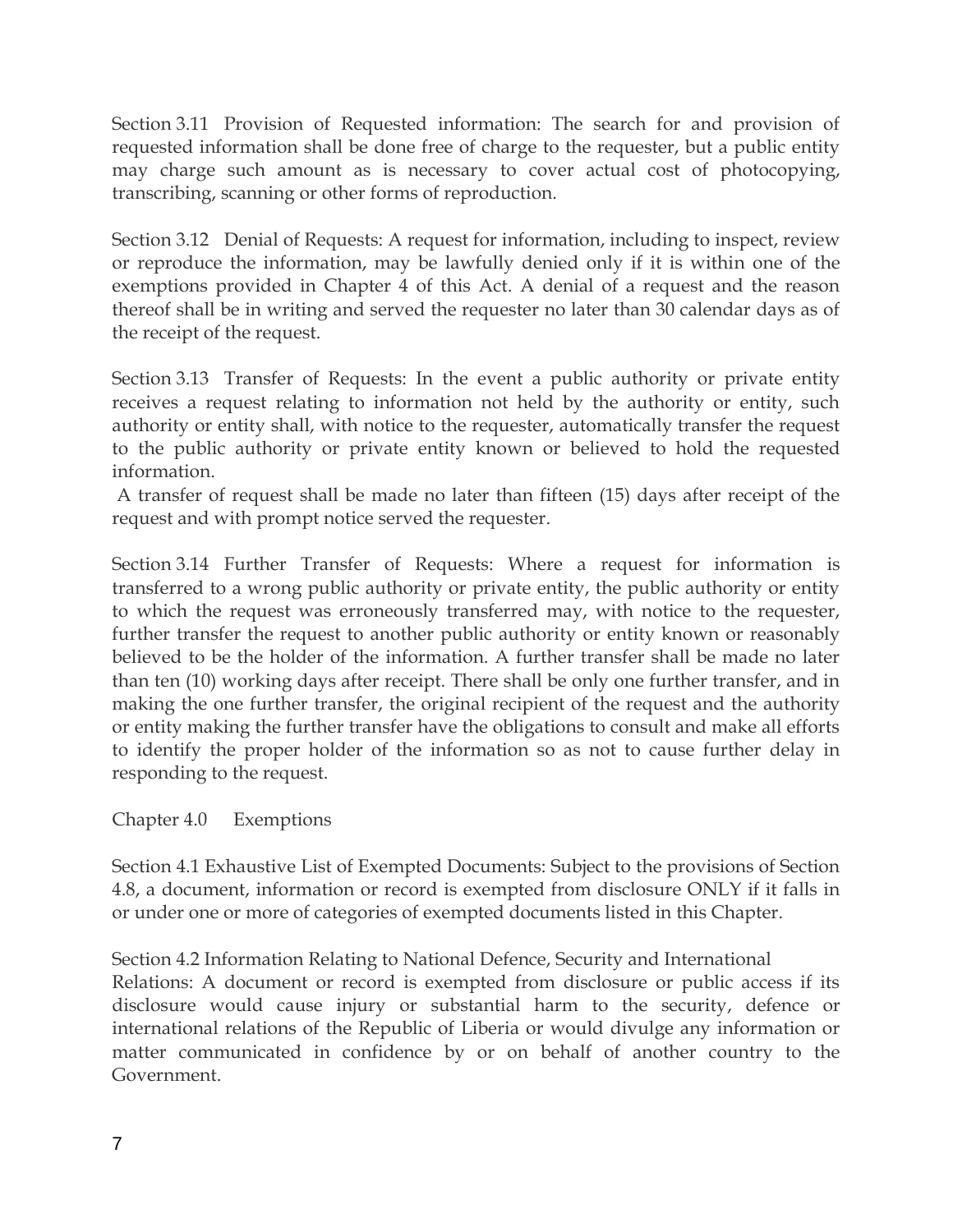Section 4.3 Criminal Investigation: A document or record is exempted from disclosure or public access if its disclosure would cause injury or substantial harm to (1) an ongoing criminal investigation, (2) disclose the identity of a confidential source assisting with criminal investigation, or (3) endanger the lives or physical safety of persons involved in criminal investigation.

Section 4.4 Trade Secrets: A document or record is exempted from disclosure or public access if its disclosure under this Act would reveal trade secrets belonging to a public authority or a private entity, or destroy the commercial value or affect the competitiveness of a public authority or private entity in relation to the business or work of the authority or entity; provided that this provisions shall not be construed to apply to:

- (a) Information on the general business or professional affairs of the authority or private entity; or
- (b) Information on the business, commercial or financial affairs of an undertaking of which that person, or a person on whose behalf that person made the request, is a proprietor.

Section 4.5 Personal Information: A document or record is exempted from the general right of access if its disclosure would constitute an unreasonable disclosure of the personal information.

Section 4.6 Privileged Communications: A document or record is an exempt document or record if it is shown to be of such nature that it would be privileged from production in any legal proceedings based on any of the privileges recognized under the rules of evidence extant in Liberia.

Section 4.7 Partial Exemption: Where a portion of a document or record falls under the exemptions established in Sections 4.2 thru 4.6 above, only the exempted part(s) of the requested document shall be redacted from the original document and remaining portion released.

Section 4.8 Exemption must be justified; not merely Claimed: A public authority or private entity may not refuse access to or disclosure of information simply by claiming it as "confidential or secret". In order to qualify to be exempted from disclosure, it must be clearly demonstrated that:

> a) The information or record falls within or under one or more of the exemptions established in this Act;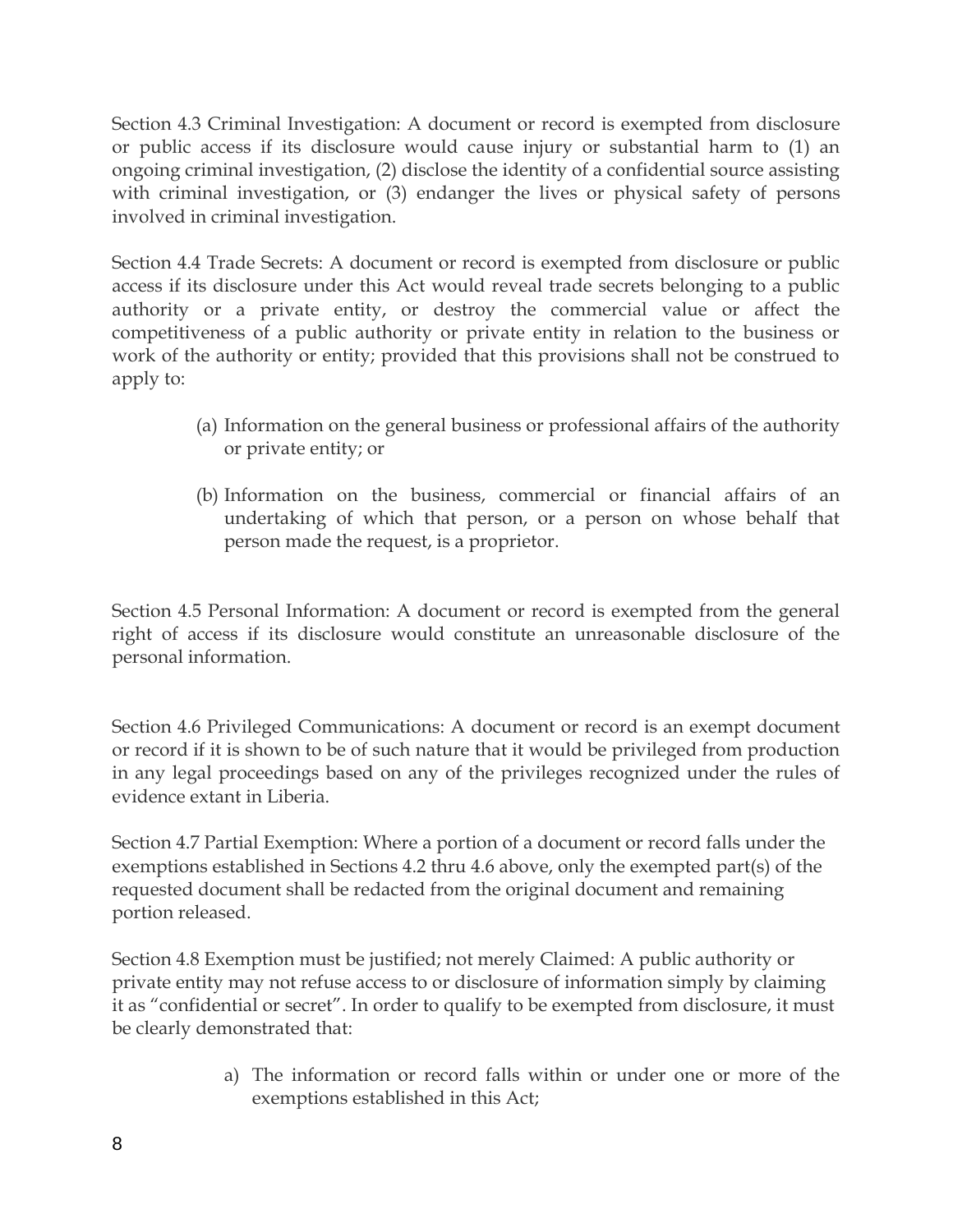- b) That the disclosure of the information will cause or likely to cause injury or substantial harm to the interest protected by one or more of the exemptions established in this Act; and
- c) The harm to be caused by the disclosure is greater than the public interest in having the information disclosed.

Section 4.9 Maximum period for non disclosure: Information or records exempted from disclosure or public may remain exempted for as long as the reason for their exemption exists, but in any event no longer than a continuous period of fifteen (15) years).

## Chapter 5 Oversight

Section 5.1 Oversight Body: The implementation of this Act, including compliance therewith, shall be overseen an independent Information Commissioner to be appointed by the President with the advice and consent of the Liberian Senate. The Independent Information Commissioner shall be a Liberian of high moral character and generally acceptable to many stakeholders. The Independent Information Commissioner shall serve full-time, and receive compensation at least equal to that receive by a Circuit Judge.

The work of the Information Commissioner and the Technical Secretariat to support his or her work shall be funded by the Government through the National budget. The Informational Commissioner shall enjoy operational, investigatory and regulatory autonomy, and general independence in the exercise of his or her work.

Section 5.2 Functions and Powers of Information Commissioner: Without limiting the generality of the provisions of Clause 5.1 above, the functions and powers of the Independent Information Commissioner shall include:

- a) To receive, hear and decide all complaints as well as mediate disputes arising under this Act.
- b) To compel witnesses and evidence for the purpose of deciding appeal or otherwise determining compliance with this Act.
- c) To review information held by public bodies and covered private entities and, in connection therewith, including procedures for the internal reviews provided in Section Chapter (6) of this Act as well as the fees charged by public bodies and entities for reproduction of requested information.
- d) To issue cease and desist orders and other recommendations to any or all of such public bodies and relevant private entities relative to implementation and compliance with this law.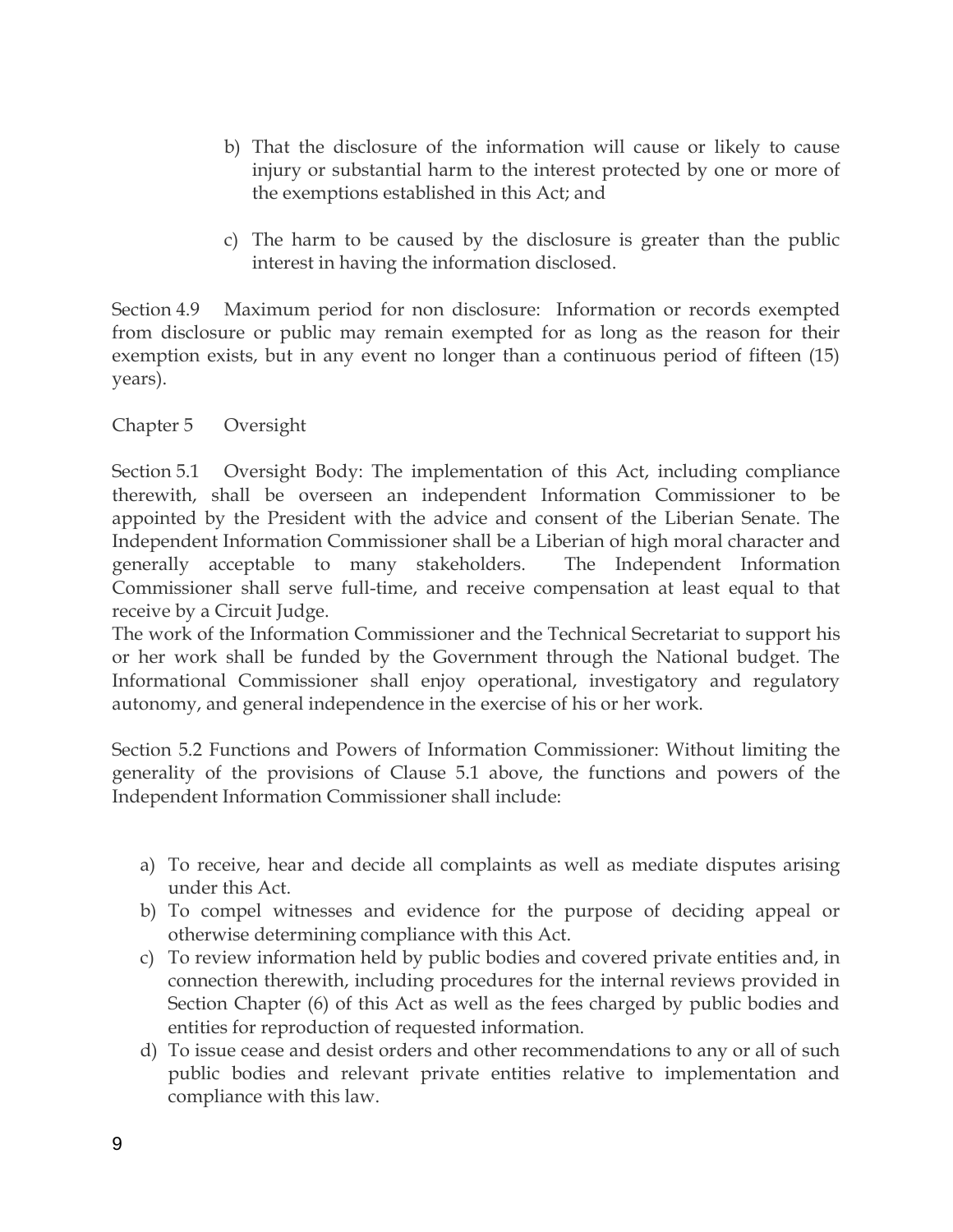- e) To investigate, monitor, and promote compliance with this Act, including collecting statistics associated therewith.
- f) To order any public body or private body concerned to release requested information should it find that the information or record is not one that is exempted by this Act.
- g) To train and build the capacity of personnel of public bodies and private entities concerned to ensure (1) proper interpretation and application of this Act and (2) that the handling of information requests is consistent across all government bodies.
- h) To consult with and provide support to Information Officers and other relevant officials of public bodies and private entities covered under this Act.
- i) To develop access guidelines and procedures.
- j) To develop public awareness strategies and information dissemination campaigns to educate the public about their rights under the Act, and promoting necessary compliance with this Act.
- k) To evaluate existing laws and regulations relating to access to information, and to make recommendations for reform and harmonization of the laws.

Section 5.3: Annual Reports: All public bodies and private entities to which this Act applies shall submit to the Independent Information Commissioner report concerning activities carried out during the preceding year in relation to this Act. The annual report shall be submitted at a time to be determined by the Independent Information Commissioner, and shall include:

- (a) the number of requests for access to documents or records or other type of information received by the public authority or private body as the case may be between January 1 and December 31 of the preceding year, and the number of applications which the public authority or private body processed during the period.
- (b) the number of requests for access to information pending before the public authority or private body as the case may be as of December 31 of the preceding year and the number of days that each of those requests had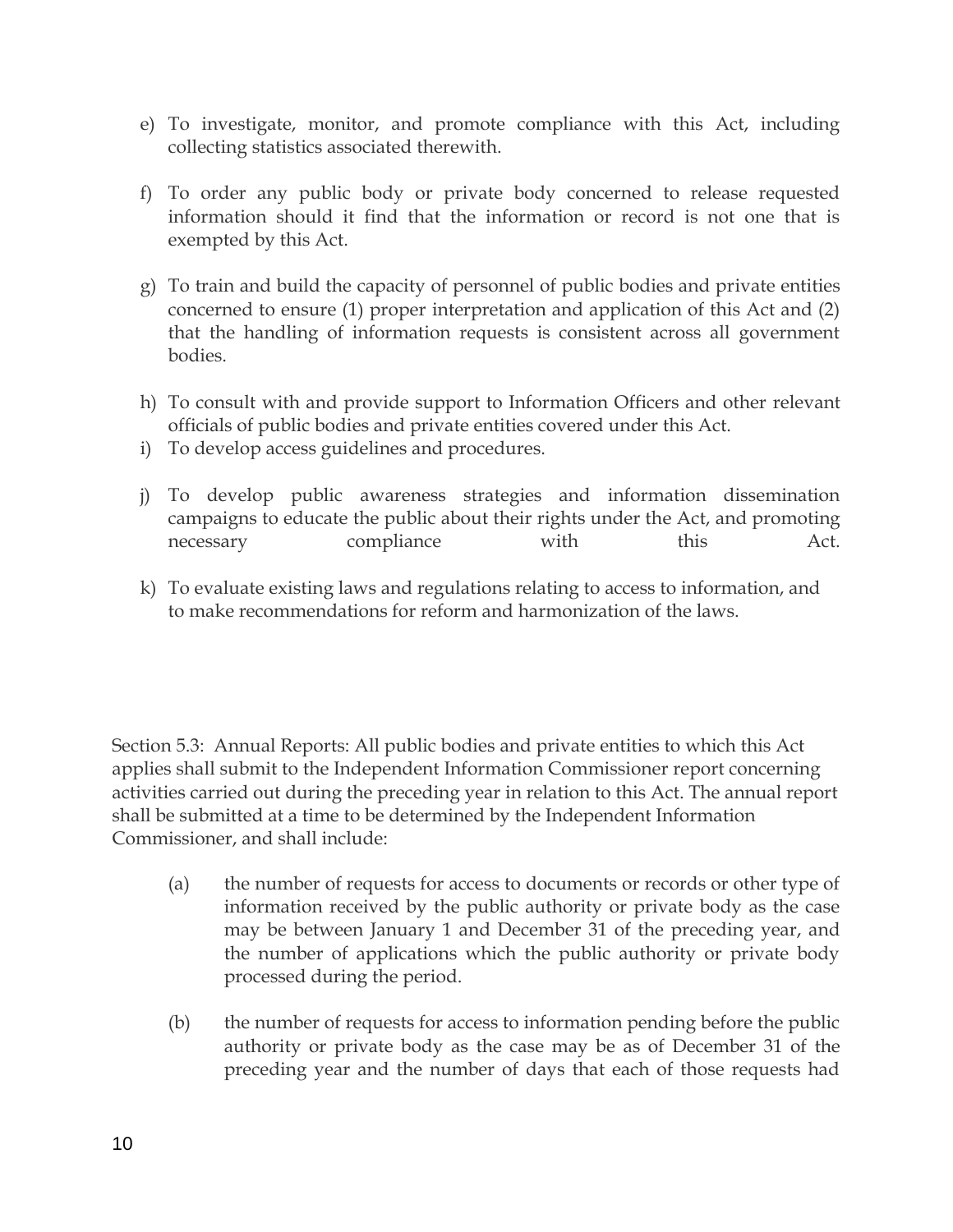been pending before the public authority or private body as of the date of the submission of the report.

- (c) the number of requests where the public authority or the private body as the case may be declined access to records or documents requested by members of the public under this Act and the reasons for each such refusal of access.
- (d) the average number of days it takes the public authority or private body to process different types of requests for access to information, records or documents;
- (e) the total amount of fees collected by the public authority or private body as the case may be to process such requests; and
- (f) A description of the steps or efforts taken by the responsible Minister or Chief Executive of the public authority or private body as the case may be to encourage all officers under his or her charge to comply with the provisions of this Act.

Section 5.4 Annual Report to the Legislature: The Independent Information Commissioner shall include in its annual report to the National Legislature a full account of the status of implementation of the Act.

## Chapter 6 Appeal Procedures

Section 6.1 Right of Appeal: In all events where a request for information is denied and or not responded to, or an action of a public body or private entity in respect of the transfer or any handling of such request if is alleged not to be in keeping with this law, the applicant shall have a right to appeal the decision or action of the public authority or private entity concerned.

Section 6.2 Internal Review: An applicant who receives a negative decision or action regarding a request for information or who believes that the transfer of his or her request or the fees charged by the public body or private entity are inconsistent with this law shall in all cases be entitled to an internal review of the action or decision. Such internal review shall be conducted by a senior official or an internal information request review body to be established by each authority or agency. An internal review shall be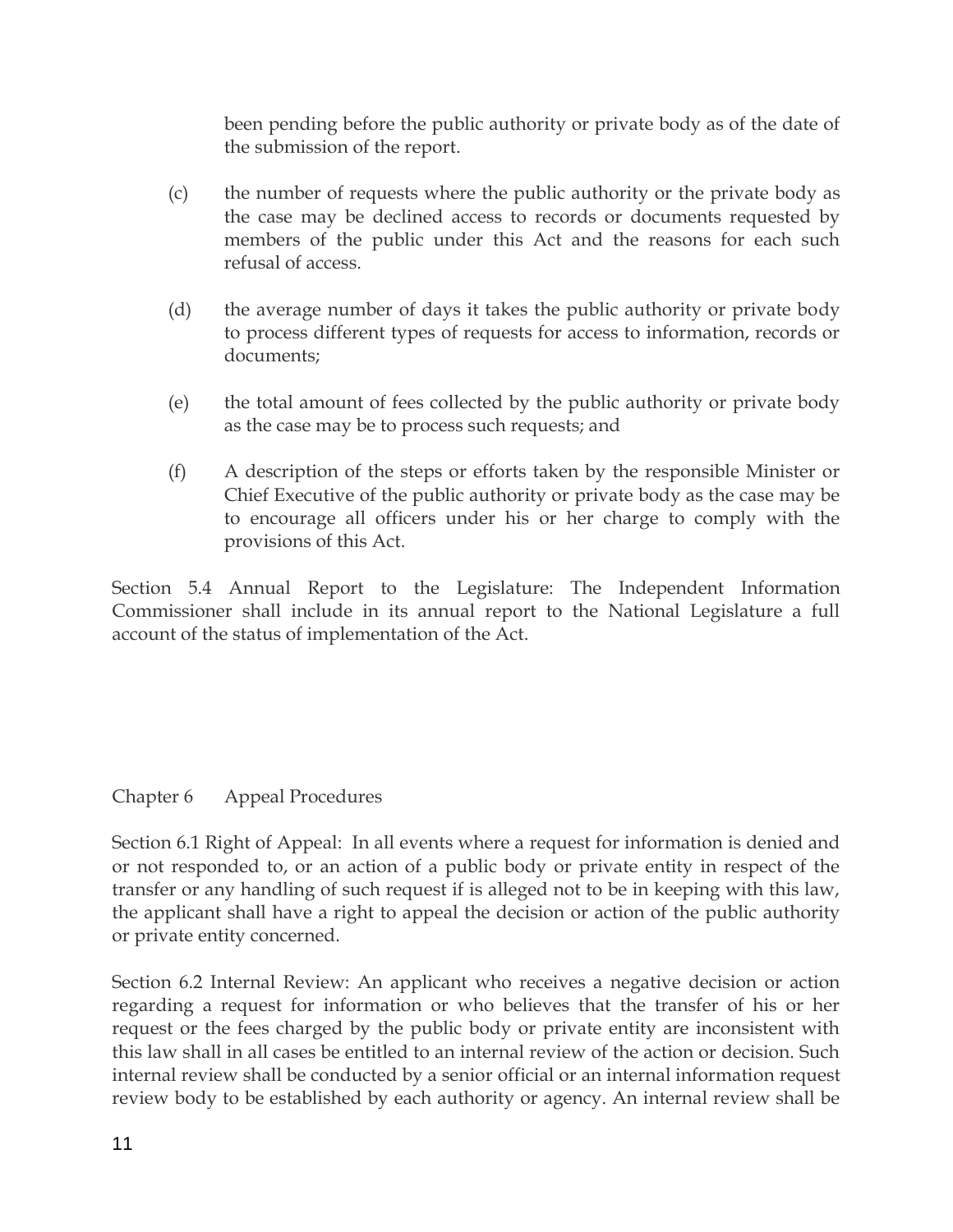concluded within thirty (30) working days as of its filing by the applicant. The outcome of each internal review shall be in writing and copies shared with the applicant.

Section 6.3 Complaints to the Independent Information Commissioner: Where (i) an applicant receives a negative decision or action and (ii) is not satisfied with the outcome of an internal review conducted pursuant to Section 6.2, such applicant shall have a right to appeal the decision of the authority or entity directly to the Independent Information Commissioner. The Independent Information Commissioner shall be the final administrative arbiter of all complaints concerning denial of information requests and any other alleged infringement of the right of access established under this Act. A final decision of the Independent information officer may include any of the civil sanctions provided for in Chapter 7 of this Act.

Section 6.4 Burden of Proof: In both (i) an internal review conducted by an authority or agency pursuant to Section 6.2 and (ii) a hearing conducted by the Independent information Commissioner pursuant to Section 6.3 hereof, the burden of proof shall be on the public authority or private entity to show that it acted consistent with its obligations and in accordance with this Act.

Section 6.5 Right of Judicial Review: Any person who is not successful in an internal review and in respect of a appeal taken from the internal review to the Independent Information Commissioner shall have a right to a judicial review. An appeal from the decision of the Information Commissioner shall lie before the Civil Law Court in Montserrado County and in the Circuit Court of the county where the public body or private entity is located.

Chapter 7.0 Offences, Sanctions, Protections

Section 7.1 Fines for violations: The person deemed responsible for a public authority or private entity to violate this act will be subject to a fine not less than L\$5,000 and not greater than L\$10,000.00 in addition to reimbursement of any reasonable attorney costs incurred by the successful applicant.

Section 7.2 Dismissal: A public servant who without authorization and any legal basis wrongfully denies an applicant access to information or otherwise violate a person's right of access shall be subject to a fine of not less than L\$5,000 and not greater than L\$10,000 plus a formal reprimand for the first wrongful conduct. The person shall be suspended for two months without pay for the second offense, and immediate dismissal for the third time of violation.

Section 7.3 When Civil Sanctions may be imposed: The fines established in Section 7.1 and the personnel actions provided for in Section 7.2 hereof may be imposed by an